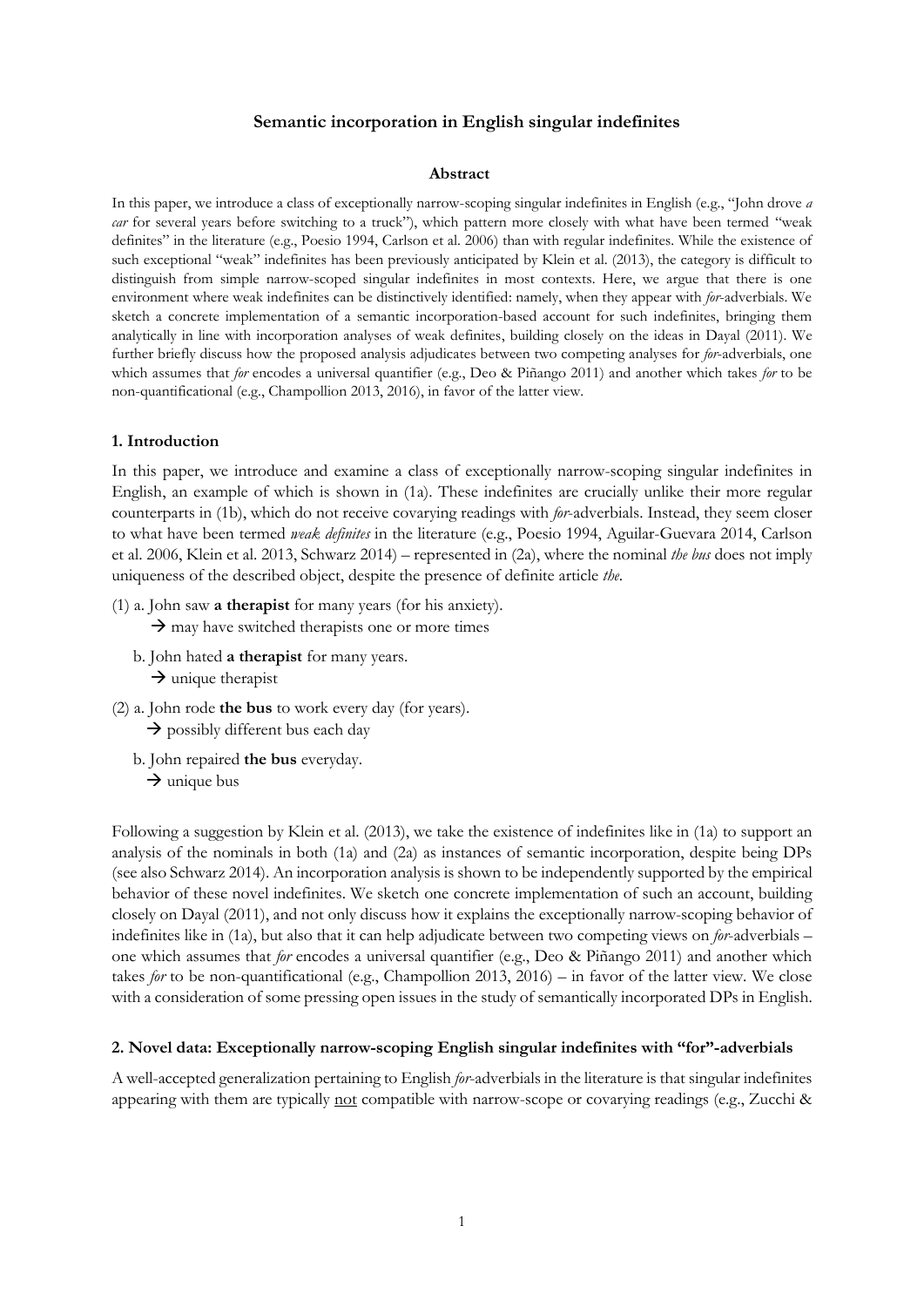White 2001, Kratzer 2007, Champollion 2010). For instance, (3) necessarily conveys that John found the \*same\* flea over and over again, despite the implausibility of such an event. (See also (1b) above.)<sup>1</sup>

(3) John found **a flea** on his dog for months. (same flea each time)

In a few cases like (4), adapted from Deo & Piñango (2011), a covarying reading of the indefinite has been noted to be possible, but is thought to come about only due to the availability of the additional contextual/world knowledge-based cue that snowmen are built at regular intervals – namely, during the winter of each year.

(4) The children built **a snowman** in the yard for many years. (different snowman each winter)

Proposed accounts for (3)-(4) differ in their explanation for why covarying readings of singular indefinites are generally disallowed with *for*-adverbials, and how being able to infer a regular interval based on salient world knowledge helps support them. In Champollion's (2013) non-quantificational view of *for*-adverbials where non-covarying readings are the expected norm, common knowledge about when snowmen are built in (8) leads one to infer a covert distributive operator situated above the VP, perhaps paraphrasable as *every winter*, which introduces a universal quantifier. The singular indefinite scopes under this operator, leading to the expected non-singular, covarying reading. However, in the absence of a contextually salient interval, or "cover" (following Schwarzschild 1996) – like in (3) – such an operator cannot be inferred, leaving the pragmatically implausible wide-scope reading of the indefinite as the only available one.

By contrast, Deo & Piñango (2011) take the *for*-adverbial to itself encode a universal quantifier over a "regular partition", returning true if each element of the partition overlaps with an occurrence of the VP event. A regular partition is defined as a set of equal-sized, mutually exclusive sub-intervals that exhaustively span a larger interval. When the sub-intervals are of infinitesimal lengths (i.e., in cases where the event is known to overlap with every instant of the larger interval), we get a durative reading of the (singular) event. When they are contextually inferable, non-infinitesimal intervals, like in (4), an iterative interpretation of the event can arise. In the absence of contextual support allowing a reasonable inference of (infinitesimal or non-infinitesimal) regular partitions, neither the durative nor iterative reading is available, explaining the oddness of (3). Either way, what is presently important to us is only the stated empirical generalization regarding covarying readings of singular indefinites with (iterative) *for*-adverbials: *such readings are \*not\* obtained, unless regular-sized intervals demarcating each occurrence of the event can be contextually inferred*.

The key novel empirical observation in this paper is that in certain occurrences of English singular indefinites, like in (5)-(12) below, covarying interpretations of the highlighted indefinites are available despite the absence of any contextual or world knowledge supporting the inference of regular intervals. In (5), for instance, the modifying adjunct indicates that the speaker has used more than one smartphone over the years, despite presence of a singular indefinite in the matrix clause. The length of intervals for which they used each phone is irrelevant to the truth of (5), and indeed no regular intervals can be inferred. In this, (5) is crucially unlike (4). Similarly, it is irrelevant in (6) whether it was one or more than one car that was driven, and at what intervals each car was driven. Given the average pet lifespan, the indefinite in (7) clearly refers to more than one pet, possibly owned over time intervals of different lengths – but again, these temporal details are irrelevant to what is being conveyed. The continuations in (8) and (9) make it

<sup>&</sup>lt;sup>1</sup> The facts are different however in the case of bare plural indefinites like (i), where covarying readings are always available with *for*-adverbials, so that John found different (sets of) fleas each time he looked over the course of months.

<sup>(</sup>i) John found fleas on his dog for months.

In exhibiting this property, English bare plurals pattern with the exceptionally narrow-scoping English singular indefinites introduced in (5)-(12) in the main text. However, we do not wish to subsume the two types of nominals under a single incorporation-based analysis, given that they differ from each other in other important ways. We revisit this point in Section 5.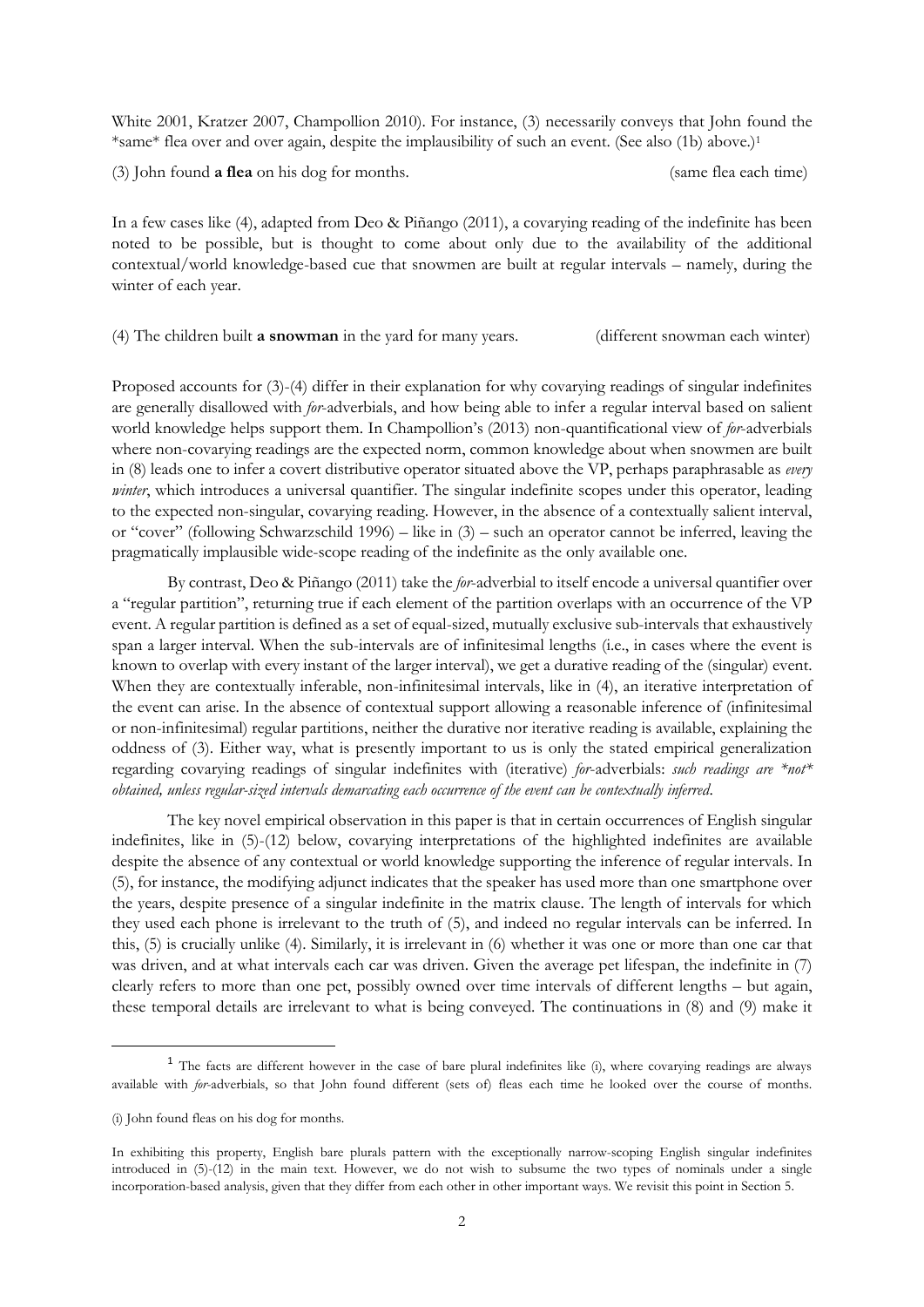clear that multiple boats were owned and therapists seen, despite the singular indefinite, though it isn't clear for how long each boat was owned, or at what intervals therapists were seen. In (10) and (11), it is understood that possibly different cars were driven and laptops used as and when needed, and not at any inferable fixed intervals. Finally, in (12), it is clear that the speaker worked at more than one office over a span of years, though what isn't clear is how often they worked at each office, or when the shift from one office to the other was made.<sup>2</sup>

(5) I've used **a smartphone** for many years now, the first one being the Nokia 7650 back in 2002. (https://blogs.windows.com/devices/2011/06/13/five-days-with-an-s40-phone-day-one/)

(6) If you are a new driver aged 20 or older, you can still expect to pay more for car insurance than someone of the same age who has driven **a car** for several years. (http://www.wholekitchen.info/what-age-does-car-insurance-go-down/)

(7) This includes one-third of cat owners who have owned **a pet** for 35 years or more over the course of their lifetime. (https://faunalytics.org/wp-content/uploads/2015/05/Citation380.pdf)

(8) We have owned **a boat** for years, our older boats had so many issues I got stranded on the lake 4 times in one summer. After that, we sold it and bought a newer model with only 30 hours. [\(http://discussions.texasbowhunter.com/showthread.php?t=718742\)](http://discussions.texasbowhunter.com/showthread.php?t=718742)

(9) She has been seeing **a therapist** for a few years now due to behavior issues. She started off seeing a therapist in the office, but she wouldn't open up, tried a few different therapists before they referred us to a home/school based therapist group.

(10) Jill drove **a car** for years, first a Mazda and then a Honda, before switching to a truck for good.

(11) I have used **a laptop** for years. Currently, I have an ASUS which I love. My daughter has my "old" ASUS (which is about 3 years old now) [...] Prior to my "old" ASUS, I had an HP. [\(https://silo.tips/download/anyone-using-just-a-laptop-in-their-office\)](https://silo.tips/download/anyone-using-just-a-laptop-in-their-office)

(12) I've worked in **an office** for years, first in New York and then in Baltimore. [\(https://victinerary.com/nomadvic-blog/2021/9/8/fresh-start-in-cincinnati\)](https://victinerary.com/nomadvic-blog/2021/9/8/fresh-start-in-cincinnati)

To reiterate, the availability of covarying readings of the singular indefinites in the above examples (5)-(12) is neither directly anticipated by Deo & Piñango's (2011) account of *for*-adverbials – as a non-infinitesimal regular partition cannot be inferred from context, nor by Champollion (2013) – as a contextually salient cover that can license a covert distributive operator at the VP level is not available. We suggest that the key to such exceptional behavior of (5)-(12) is to be found in the nature of the indefinites themselves: that is, there must be something distinctive about the singular indefinites in these sentences that allows them to bypass the usual restrictions holding of their more regular counterparts with *for*-adverbials. Specifically, we develop the idea that the singular indefinites in (5)-(12) – unlike those in other regular contexts considered by Deo & Piñango (2011) or Champollion (2013) – are instances of *semantic incorporation*, and discuss how such a view helps explain their exceptional covarying behavior with *for*-adverbials.

## **3. A semantic incorporation-based account of the exceptionally narrow-scoping indefinites**

In this section, we take a closer look at some properties of the exceptionally narrow-scoping English singular indefinites introduced in (5)-(12), aside from the fact that they receive covarying readings with *for*adverbials even in the absence of contextually supported regular intervals. In particular, we observe that

 $2$  To the best of our knowledge, the only other place where such data have been noted is Dayal (2011), footnote #30. She presents examples like "John smoked a pipe for twenty years" and "John drove a car for many years", originally attributed to Kratzer (p.c. with Dayal), which don't lead respectively to the inference that John smoked only one pipe or drove only one car. Dayal does not analyze these data; instead, the exceedingly few such instances from English are only noted in contrast to Hindi where inanimate bare singulars, by virtue of being incorporated, are much more productively amenable to covarying readings.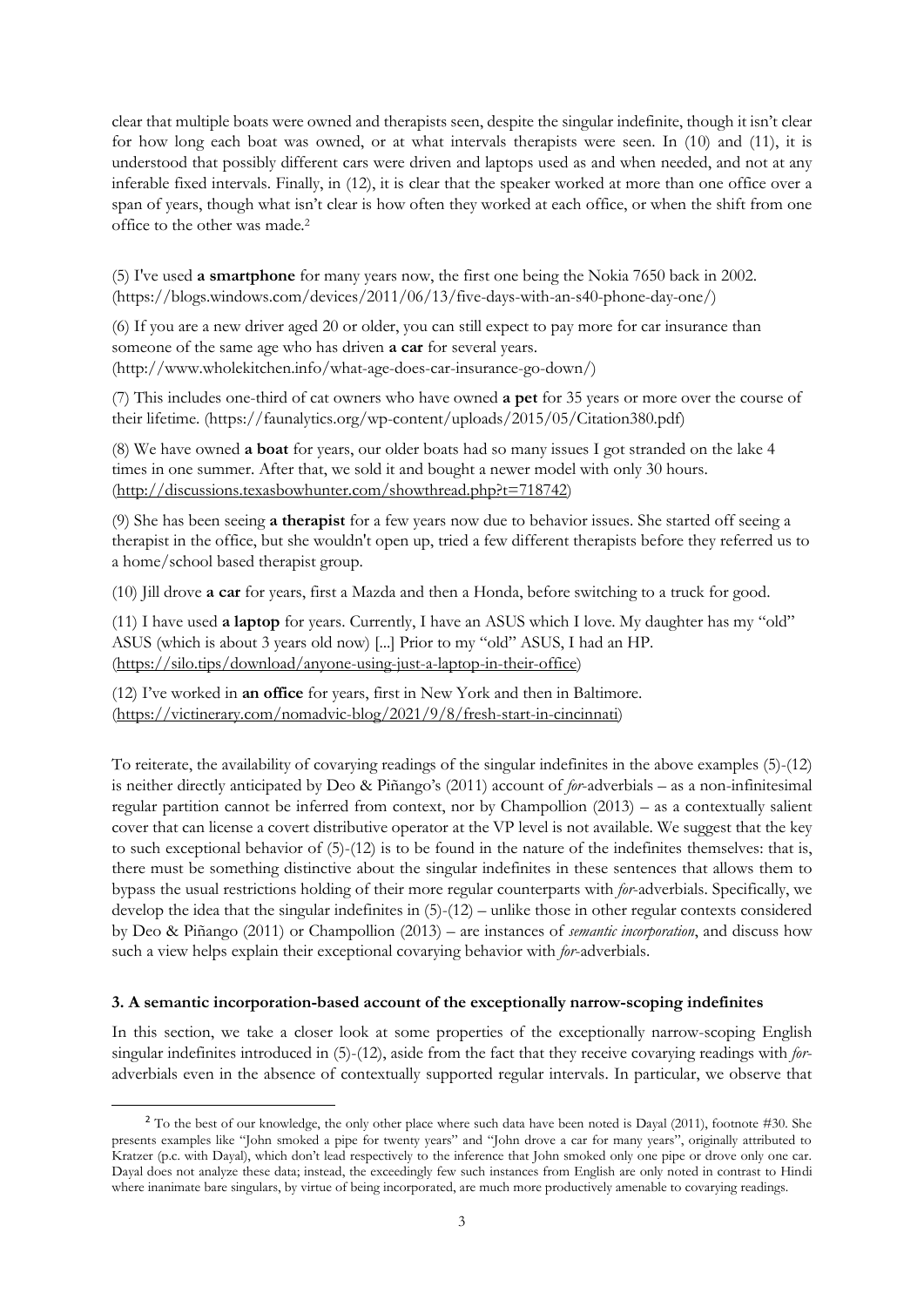many of their properties resemble those of semantically incorporated nominals across languages. A similar observation has also been made of English *weak definites* in the recent literature (e.g., Schwarz 2014, Klein et al. 2013), such as (2a), with Klein et al. (2013) exactly predicting the existence of counterpart *weak indefinites* and proposing to extend to them a similar incorporation analysis.<sup>3</sup> Here, we take this idea seriously and examine whether an incorporation analysis for the indefinites in (5)-(12) could indeed be suitable. We begin first with a general overview of semantic incorporation.

## *3.1 A brief overview of semantic incorporation*

Incorporation of *determinerless* bare nominal objects is a cross-linguistically well-attested phenomenon, in which the incorporated object has a closer-than-usual relationship to the verb it appears with. While initially construed as a process of morpho-syntactic fusion of the nominal with the verb, incorporation is now more commonly identified as exemplifying a set of characteristic semantic properties (often in addition to morpho-syntactic markers such as the absence of overt case-marking/determiners). This change has been driven at least in part by the identification of *pseudo-*incorporated nominals (e.g., Massam 2001, Dayal 2011), where the incorporated element is a full NP rather than an N, can stand alone independently of the verb, and may in some cases even permit modification or scrambling away from the verb.

The core semantic properties of (pseudo-)incorporated objects include obligatory narrow scope, compatibility with non-singular co-varying or *number-neutral* interpretations in atelic contexts despite lack of plural morphology, and stereotypicality/well-establishedness, or *name-worthiness* (Mithun 1984), of the activity denoted by the verb + incorporated nominal. Many of these properties are instantiated in the Hindi sentences in (13), closely adapted from Dayal (2011), containing the incorporated nominal *laRkii* ('girl') which appears without accusative case-marking otherwise required on non-incorporated, animate nominals in the language. *laRkii dekhna* ('girl-seeing') in (13a) is a type of culturally familiar, *name-worthy* activity among Hindi speakers, wherein family members look for a bride(groom) for their children. Such name-worthiness is essential to allow incorporation.<sup>4</sup> If we replace the verb in (13) with another that does not express a name-worthy activity, like in (14), the nominal is no longer understood to be incorporated, as seen from the fact that it is now not allowed to appear without overt accusative case.

In (13a), it is further understood that Anu is probably looking at multiple girls in her quest to find her son a suitable one, despite the singular morphology on the nominal*.* The incorporated nominal is an NP rather than N, given its compatibility with (limited) typical modifiers (13b), and its ability to scramble away from the verb (13c).

| $(13)$ a. Anu apne beTe ke-liye laRkii dekh rahii<br>hai.                                                          |                              |
|--------------------------------------------------------------------------------------------------------------------|------------------------------|
| Anu her son for girl look PROG be-PRS                                                                              |                              |
| "Anu is looking at girls (prospective brides) for her son to marry."                                               | (Dayal 2011; ex. 22b)        |
| b. Anu apne beTe ke-liye paRhii.likhii laRkii dekh rahii<br>hai.<br>Anu her son for educated girl look PROG be-PRS |                              |
| "Anu is looking at educated girl(s) for her son to marry."                                                         | (Dayal 2011; similar to 26b) |
| c. Anu apne beTe ke-liye laRkii nahin dekh rahii hai.<br>Anu her son for girl NEG look PROG be-PRES                |                              |
| "Anu is not looking at girl(s) for her son to marry."                                                              | (Dayal 2011; similar to 28a) |
| (14) Anu *laRkii/laRkii-ko sulaa rahii<br>hai.                                                                     |                              |
| Anu girl/girl-ACC sleep.make PROG be-PRES                                                                          |                              |
| "Anu is putting the girl to sleep."                                                                                | (Dayal 2011; similar to 21b) |

<sup>3</sup> It is worth noting that many of the examples in (5)-(12) fall into the category of chore/routine/hobby nouns, noted by Klein et al. (2013) as one canonical type of contexts that support weak (in)definite interpretations.

<sup>4</sup> Though note that while some version of *name-worthiness* is empirically well-established as necessary for nominal incorporation across languages, the exact bounds of what counts as name-worthy are not well understood and vary considerably.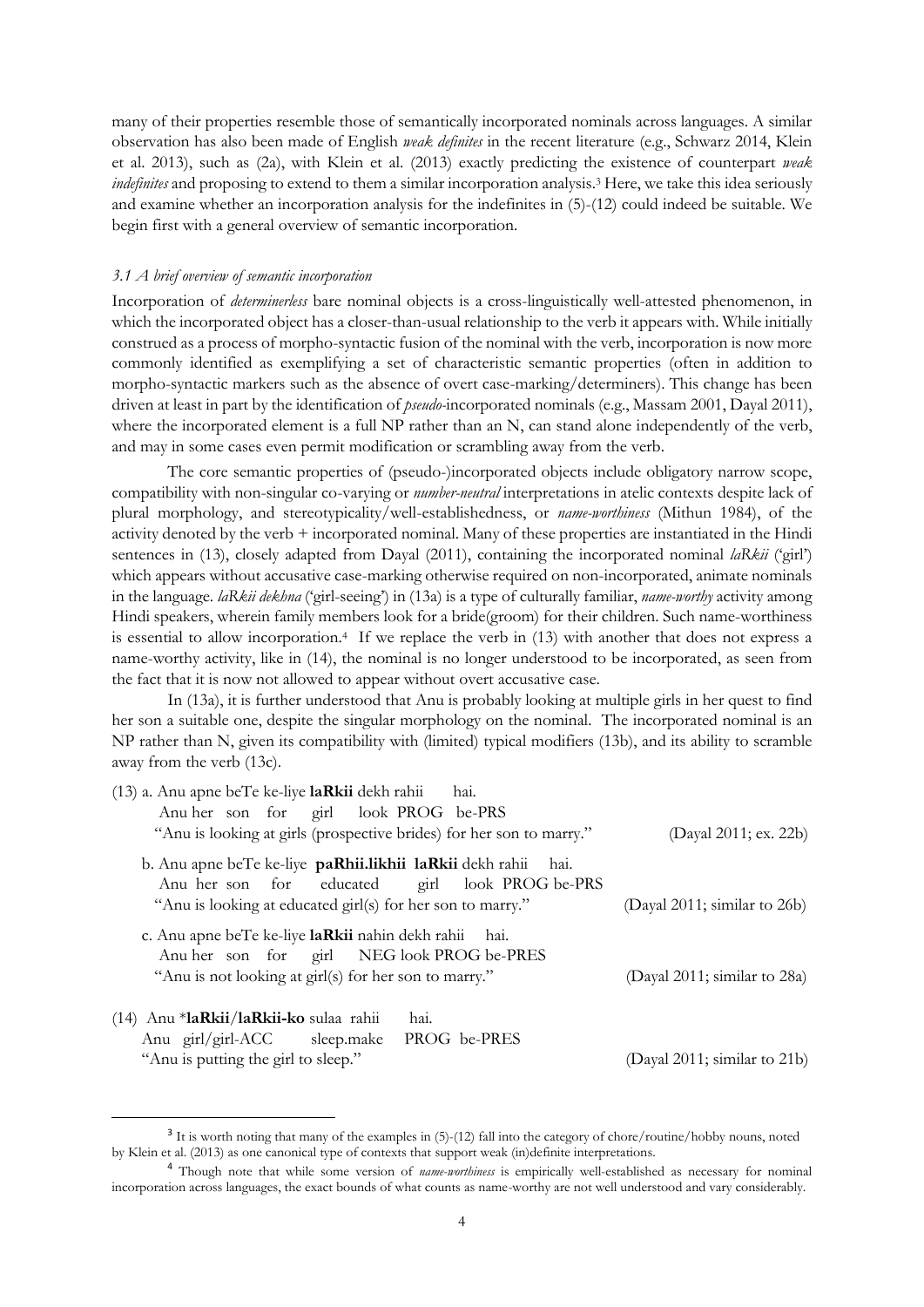One consequence of re-imagining incorporation as a phenomenon characterized by semantic rather than purely morphological properties, and moreover as one where the incorporated element may be larger than just the nominal head, is that it now allows the possibility of incorporated nominals even in a language like English, where singular nouns are typically accompanied by overt determiners. Indeed, at least one type of English DP has already been claimed an instance of semantic incorporation: namely, *weak definites* like in (2a), discussed in Section 3.2. 5

### *3.2 English weak definites as instances of semantic incorporation*

Some uses of English *the* in direct object positions, like in (2a), do not presuppose uniqueness of the described referent, unlike more regular uses of the definite article like in (2b) – repeated as (15a) and (15b) respectively. Instead, in (19a), *the bus* scopes exceptionally under the quantificational phrase *every day*, allowing for an uncharacterisically covarying interpretation of the nominal containing the definite article. Such uses have been termed *weak definites*, and observed to have a severely limited distribution, appearing only within predicates that are plausibly *name-worthy*, similar to what we noted above for semantically incorporated objects in Hindi. For instance, while riding a bus can qualify as a culturally familiar, nameworthy activity to English speakers, repairing a bus does not. Accordingly, weak definite interpretation is allowed in (15a) but not (15b). Weak interpretations are also unavailable with nominal modifiers making the event type atypical, as in (15c), where riding a broken bus does not count as a name-worthy activity. Similarly to the Hindi examples in (13), (15a) is compatible with John having taken more than one bus on his way to work – perhaps a different one each day, or even a change of bus on a single day – despite singular morphology on the nominal.

(15)a. John rode **the bus** to work every day.  $\rightarrow$  possibly different bus each day

- b. John repaired **the bus** everyday.
	- $\rightarrow$  unique bus gets repaired everyday
- c. John rode **the broken bus** to work everyday.
	- $\rightarrow$  unique broken bus

Given such sensitivity to the nature of the verbal predicate, propensity to appear in object rather than subject positions, as well as compatibility with co-varying or *number-neutral* readings, one type of analysis recently proposed for weak definites groups them along with semantically incorporated nominals in other languages (e.g., Schwarz 2014, Klein et al. 2013, Carlson et al. 2014).<sup>6</sup> Under the specific implementation

<sup>5</sup> Another type of nominals in English that are candidates for an incorporation-based analysis are the bare singulars like in (i); see Stvan (1998, 2007) for detailed discussion of English bare singular nominals. Given the lack of overt determiners, it is plausible that these are NPs/Ns, rather than DPs. In this article, we restrict our focus to nominals with overt determiners, thus DPs, but which nonetheless exhibit properties akin to incorporated nominals.

<sup>(</sup>i) Bill is in **prison**.

McKenzie (2021) also notes constructions like *hand-wash*, *pan-fry*, and *window-shop* where the indirect nominal is claimed to be incorporated, and somewhat less frequently – cases like *world-build*, where the incorporated nominal is the direct object. These too will not be our focus here, given that they aren't DPs, and therefore more plausibly instances of canonical rather than pseudoincorporation. It is worth noting that neither bare singulars nor compounding completely overlap with the weak (in)definites that are the topic of this article. In particular, as a reviewer points out, compounding in English seems altogether more productive than weak singular indefinites. We revisit this point, and some potential reasons for why it should be so, in Section 5.

<sup>6</sup> Though the English *weak definites* resemble pseudo-incorporated bare nominals in languages like Hindi in many of their properties, we cannot expect full parallelism in exactly which nominals are incorporated between the two languages. For instance, all instances of inanimate bare singular objects in Hindi without overt case-marking show properties of semantic incorporation, but this is clearly not the case in English (e.g., the nominal in *read the book* does not receive a weak definite reading). Though we do not have a conclusive answer for why such discepancies must exist, they are likely to be a result of idiosyncratic variation in what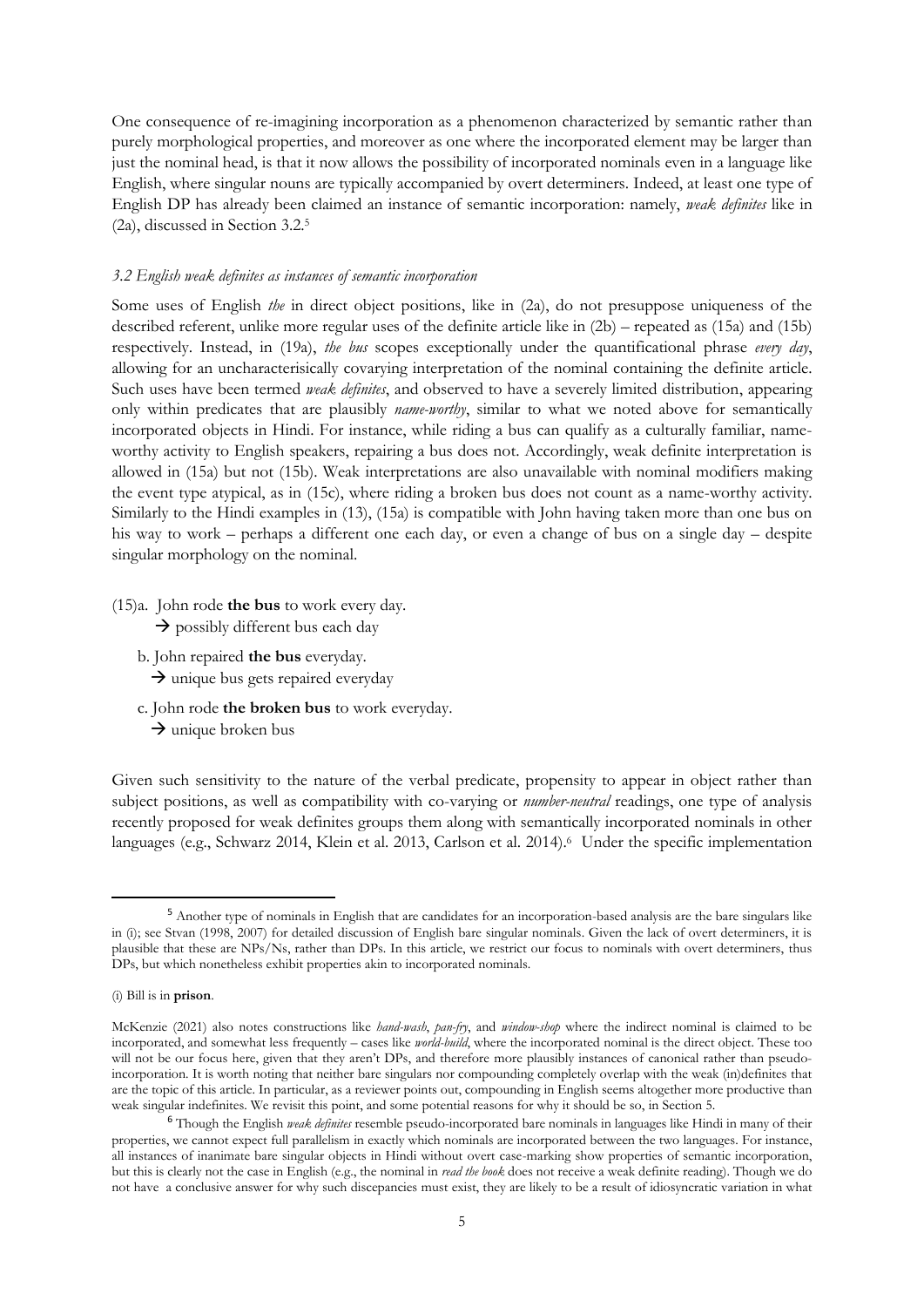of this idea discussed in Klein et al. (2013), semantic composition relies only on the meanings of the verbal and nominal predicates – *ride* and *bus* in (1) – but not the article itself. As such, it is predicted that English DP-incorporation should not be restricted to definite nominals alone. Specifically: we should see analogous *weak indefinites*, containing indefinite article *a*. 7

Consistent with this expectation, Klein et al. (2013), in the course of a detailed study of weak definites, report experimental evidence suggesting that singular indefinites in weak-definite-permitting contexts like (15a), and (16a) below, pattern with weak definites (16b), rather than regular indefinites (16c). For instance, in (16a)-(16b), *go to a/the hospital* was found to be more likely to be interpreted as describing a scenario instantiating the *name-worthy* meaning of the VP, where the FedEx driver went to the hospital to get his health checked – and NOT to make a delivery. By contrast, in (16c), it is more likely that the driver went to the farm to make a delivery (and not to carry out a farming-related activity).

- (16) a. The FedEx driver had to go to **a hospital**.
	- b. The FedEx driver had to go to **the hospital**.
	- c. The FedEx driver had to go to **a farm**.

However, such experimental evidence notwithstanding, Klein et al. also note the difficulty in finding introspective evidence for incorporated *weak indefinites*, since the ability to take narrow scope is not specific to these instances alone, but is instead a general property of regular indefinites in English. That is, given the English indefinite article's general compatibility with narrow-scope interpretations, the mere availability of such readings is not informative about whether they are "weak" in any real sense – unlike in the case of weak definites which do not allow narrow-scope readings at all in regular contexts. For example, it is not possible to claim simply by looking at it that the co-varying reading of *a bus* in (17) indicates it is "weak", since this is exactly what we would expect from a regular indefinite that scopes under the quantificational adverbial *every day*. 8

(17) John rode **a bus** to work every day.

Instead, maintaining the parallel with weak definites, what seems to be needed in order to identify truly exceptionally narrow-scoping indefinites is an environment that does not typically allow for narrow-scope, covarying interpretations of indefinite nominals in English – save perhaps in certain special cases, which may then be understood to correspond to genuine instances of *weak indefinites*. In Section 2, we have observed that English *for-*adverbials instantiate exactly such an environment. Accordingly, we now suggest that certain indefinites appearing with *for*-adverbials, as in (5)-(12), are exactly cases where semantically incorporated *weak indefinites* in the sense of Klein et al. may be identified introspectively. These cases certainly seem to exhibit the canonical properties expected of incorporated nominals, as we discuss below.

## *3.3 Weak indefinites as instances of semantic incorporation*

We have already noted how the singular indefinites in  $(5)-(12)$  receive exceptionally narrow-scoping, covarying interpretations with *for*-adverbials, patterning distinctly in this regard from more regular occurrences

counts as *name-worthy* across languages, along with pseudo-incorporation perhaps being generally more productive with NPs than DPs. Thanks to a reviewer for urging us to explicitly acknowledge this point.

<sup>7</sup> Other accounts of weak definites which analyze them as generics (e.g., Aguilar-Guevara 2014, Schwarz 2014) would also be consistent with the existence of *weak indefinites*, since English singular indefinites can have generic readings. However, only Klein et al. (2013) make the explicit prediction that incorporated/weak indefinites exist in English in what we argue is an empirically distinguishable way. As such, we focus on Klein et al's view here, leaving open the question of how the incorporation account for weak (in)definites relates to the generic account. We note that Aguilar-Guevera and Zwarts (2010)'s Kind-Lifting rule used for weak definite objects is tantalizingly similar to the van Geenhoven (1998)-inspired incorporation rule used for incorporated weak indefinites below, as is their notion of "stereotypicality" to the *name-worthiness* of incorporated constructions, but a full comparison will need to wait for another day.

<sup>8</sup> Relatedly, Carlson (2003) suggests that all narrow-scope indefinites are incorporated, or VP-internal, unlike other presuppositional nominals positioned VP-externally. We don't assume this here, instead taking "weak indefinites" (1a) to be distinct from regular, narrow-scoped indefinites (1b). The noted interpretive contrast between them would seem to justify such a separation.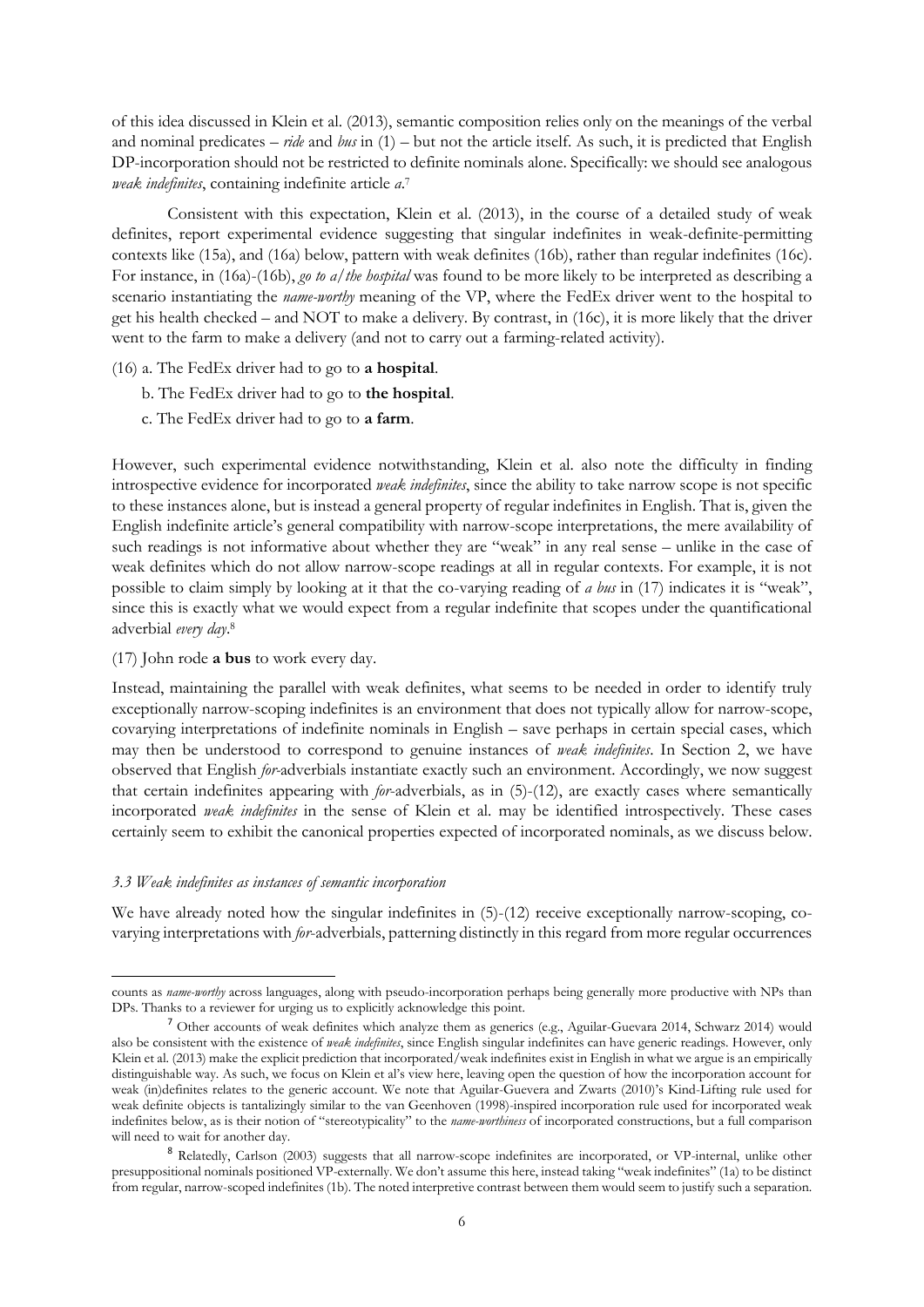of singular indefinites in English, but similarly to nominals that are claimed to be semantically incorporated in other languages. It may further be observed that such exceptional narrow-scoping behavior is sensitive to the *name-worthiness* of the denoted activity. These effects vanish on adding atypical modifiers affecting the name-worthiness of the described activity, as illustrated in (18)-(20).

| (18) John saw <b>an accomplished therapist</b> for years (for his anxiety).  | (unique therapist) |  |
|------------------------------------------------------------------------------|--------------------|--|
| $(19)$ I have used <b>a broken smartphone</b> for as long as I can remember. | (unique phone)     |  |
| (20) I have driven <b>an expensive red car</b> for years.                    | (unique car)       |  |

By contrast, the contextual-interval example in (4) is not similarly sensitive to name-worthiness, as seen from its variant in (21), lending support to our view that the source of covariation is different between them.

(21) We built **a huge snowman** in our yard for many years. (one snowman per winter)

Covarying readings of the indefinite in (5)-(12) can also be altered by changing the verb, so that it is once again no longer part of a name-worthy activity:

(22) Beth repaired **a smartphone** for years (#, both iPhone and Android).

(23) Naomi dated **a therapist** for several years (#, both young and old).

(24) #We have sold **a boat** for many years, in all price ranges.

Additionally, notice that exceptionally narrow-scoping *weak indefinites* typically occur in direct object positions in English – much like the weak definites, rather than in subject positions. This is true of all the examples in (5)-(12). Moreover, in cases like (25)-(26) where the indefinite appears in the subject position, covarying readings are not obtained – despite the name-worthiness of these activities. Such a subject-object asymmetry is characteristic of semantically incorporated nominals in the crosslinguistic literature (van Geenhoven 1998, Dayal 2011, Aguilar-Guevara 2014 *i.a*).<sup>9</sup>

| (25) A therapist treated John for years to help him cope with his anxiety.      | (unique therapist) |
|---------------------------------------------------------------------------------|--------------------|
| $(26)$ <b>A car</b> was driven by Bill for years before he switched to a truck. | (unique car)       |

Once again, such an asymmetry does not seem to exist in variants of (4), where covariation of the indefinite is driven solely by the presence of a contextually salient cover, regardless of grammatical position: see (27).

(27) **A snowman** was built in the yard for many years. (one snowman per winter)

Thus, in their sensitivity to name-worthiness, in allowing for number-neutral, covarying readings in atelic contexts (even in the absence of a contextually-determined cover), and in being productive in object rather than subject positions, the singular indefinites in (5)-(12) behave like semantically (pseudo-)incorporated nominals in languages like Hindi, and also like their English weak definite counterparts, but crucially unlike regular indefinites in English. In light of these observations, it seems reasonable to attempt an

<sup>9</sup> Though semantically incorporated nominals in subject positions are exceedingly rare (and seemingly non-existent at least in English), it should be noted that they are not entirely non-existent across languages. Their existence is problematic for many incorporation accounts, including Dayal 2011, which we adapt in our analysis of the English weak singular indefinites in Section 4. Note however that this is not the only analysis of incorporation that is suitable for explaining the co-varying readings obtained with "weak" indefinites. Just about any alternative will do, as long as it is ensured that the argument represented by the incorporated weak indefinite nominal is bound prior to composition with ITER; e.g., Schwarz (2014) and Srinivas (2021). At least some of these alternative possibilities do anticipate incorporated nominals in subject positions as well.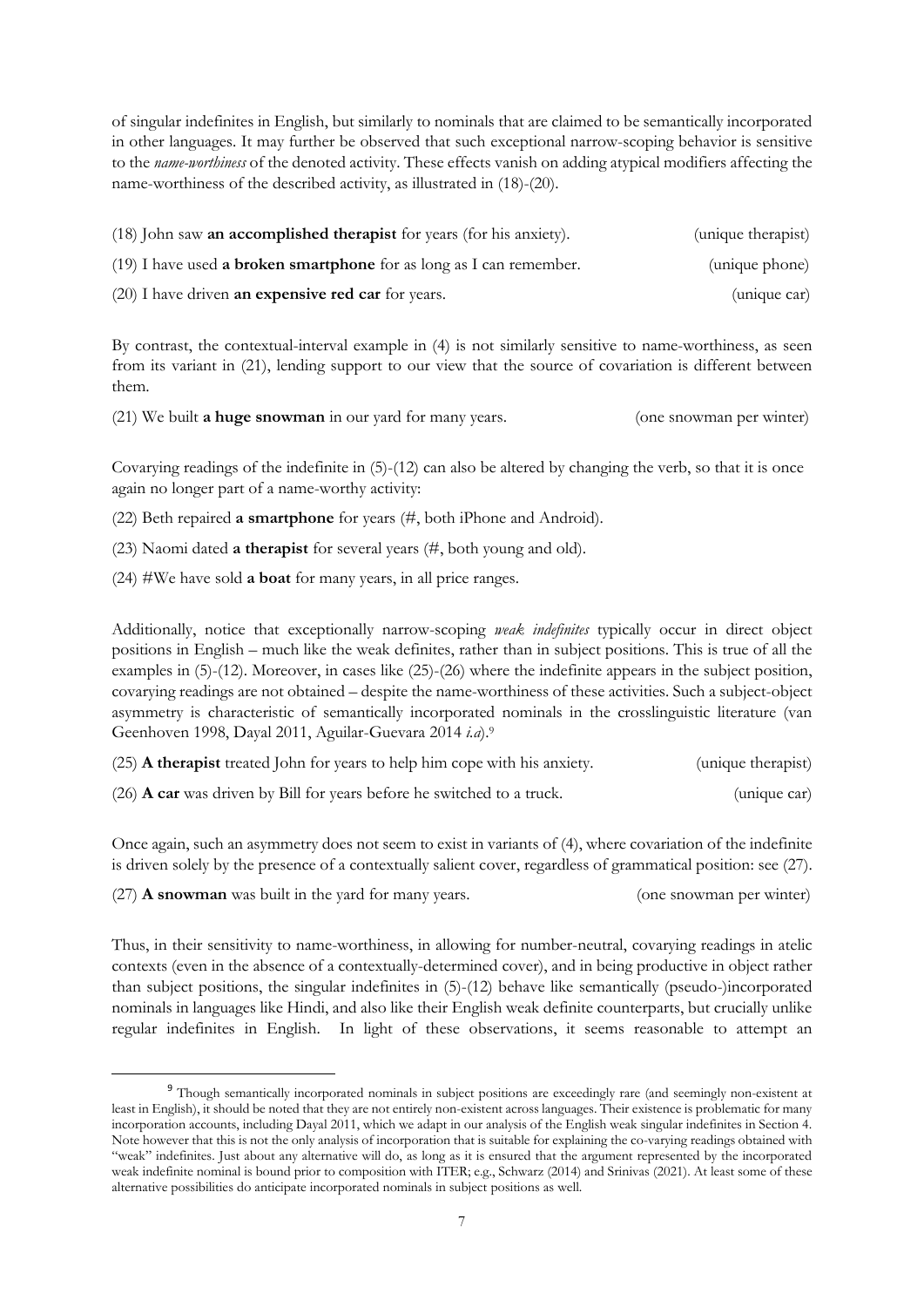incorporation-based analysis for their scopal behavior with *for*-adverbials. We discuss one concrete implementation of such an analysis, and what it implies for the meaning of *for*-adverbials, in Section 4.

## **4. Analysis and implications**

One possible way to account for exceptionally covarying readings of the indefinites in (5)-(12) is to appeal to explanations that have been proposed for semantically incorporated bare nominals within similar contexts in languages like Hindi (e.g., Dayal 2011), where covariation arises due to the verb scoping under a covert iterativity operator positioned immediately above it. Given the low height of this operator, regular, non-incorporated DPs don't scope under it, leading to the expected wide-scoped readings in (3). However, due to the semantics of incorporation, incorporated nominals end up scoping below the operator, leading to covarying readings.

Concretely, let us suppose the analysis for pseudo-incorporation proposed by Dayal (2011) holds for (5)-(12) as well. On this account, an incorporating verb has a specialized semantics different from its

non-incorporating versions, in that it selects a property of type <*e,t*> (corresponding to the incorporated nominal) rather than an individual of type *e*. Taking (1a), repeated below, as our working example, the incorporated verb *see* is defined as in (28) – most directly following van Geenhoven (1998), which Dayal (2011) admits as a possibility. The crucial thing to note about (28) is that the existential quantifier binding the object (Theme) argument is introduced *within* the verb denotation, so that it scopes under any operators appearing above V.

(1) a. John saw **a therapist** for many years (for his anxiety).

(28) see<sub>INC-V</sub> = $\lambda P$ .  $\lambda y$ .  $\lambda e$ . [P-see(e) & Agent(e)=y &  $\exists x[P(x) \&$  Theme(e)=x] ]

We further take the indefinite article in the incorporated nominal in  $(1a)$  to be semantically vacuous, consistent with the view in Klein et al. (2013), so that the denotation of the entire DP (29) is equivalent to the denotation of the nominal property (*therapist* in 1a), paralleling the denotation of semantically incorporated bare singulars across languages.

(29) [[a therapist]] =  $\lambda$ x. therapist(x)

Next, following Dayal (2011), we assume that iterative readings in (5)-(12) are derived by composition with a covert ITER operator situated just above the verbal head. Following Dayal, we take ITER, when it combines with incorporating verbs, to be defined as in (30). Paraphrasing the entry in (30), ITER holds of a plural event E iff E is composed of more than one V sub-event, if no two distinct sub-events overlap, and if there is a finite hiatus between distinct sub-events that does not contain another V-event. Composing (28) with this operator leads to the denotation in (31).

(30) ITER  $=\lambda V$ .  $\lambda P$ .  $\lambda y$ .  $\lambda E$ . [Cardinality(E)>1 &  $\forall e, e'$  in E s.t.  $e!=e'$  [V(P)(y)(e) &V(P)(y)(e') &  $\tau$ (e) and  $\tau$ (e') don't overlap &  $\exists t$ [between(t, $\tau(e), \tau(e')$ )& ¬ $\exists e$ " s.t. [V(P)(y)( e") &  $\tau(e)$ ") overlaps with t]]] (31) ITER(see<sub>INC-V</sub>) =  $\lambda$ P.  $\lambda$ y.  $\lambda$ E.[Cardinality(E)>1 & ∀e, e' in E s.t. e!=e' [P-see(e) & Agent(e)=y &∃x[P(x)&Theme(e)=x] & P-see(e') & Agent(e')=y & $\exists x'$ [P(x') & Theme(e')=x']

&  $\tau$ (e) and  $\tau$ (e') don't overlap

&  $\exists$ t [between(t,  $\tau$ (e),  $\tau$ (e')) & ¬ $\exists$ e'' s.t.[P-see(e'') & Agent(e'')=y &  $\exists x$ "  $[P(x")$ &Theme $(e") = x$ ]

&  $\tau(e'')$  overlaps with t]]]]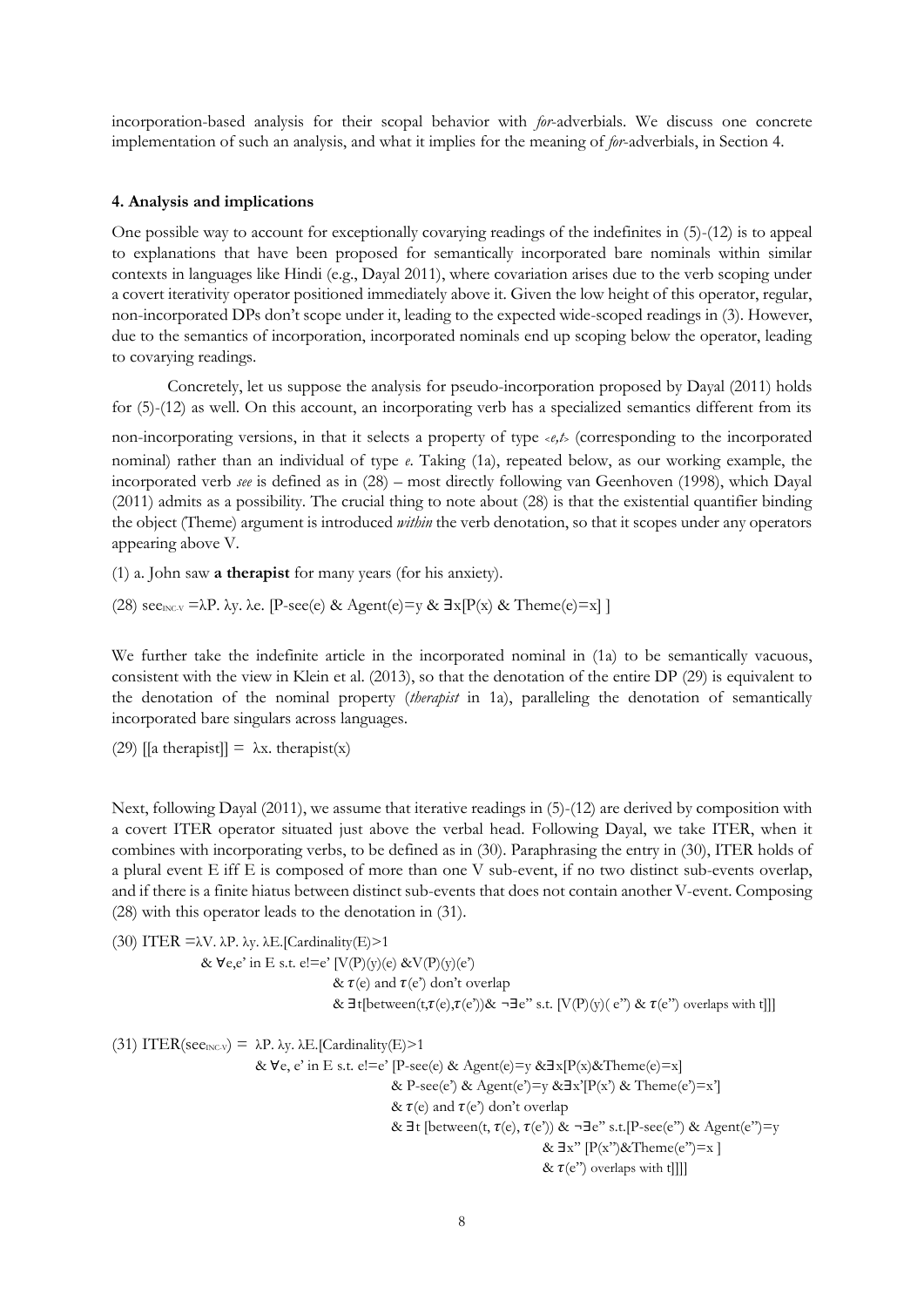The nominal argument, whether incorporated or otherwise, is merged after ITER has already applied. The key to the covarying readings of the incorporated nominals in (5)-(12) is that the internal Theme argument is bound within the verb denotation, so that the existence of a P-object is independently posited in each sub-event e and e'. The universal quantifier introduced by ITER scopes above the existential quantifier(s) binding the internal argument in see<sub>INCV</sub>. By contrast, with non-incorporating verbs like in  $(3)$ , the Theme is not existentially bound within the verb denotation; so ITER doesn't scope above it – thus precluding covarying readings. (32a) below represents the LF for incorporated constructions like (5)-(12), (32b) for non-incorporated ones like (3).<sup>10</sup>



The assumption of a covert ITER is consistent with a measure-functional analysis of the *for*-adverbial as in Kratzer (2007) or Champollion (2013, 2016), wherein the adverb does not itself encode universal quantification. In fact, Champollion (2013) explicitly discusses iterativity in examples like (3) as arising due to ITER (though his definition of ITER differs from ours). The low-scoping ITER in (3) is claimed to be distinct from the VP-level covert distributive operator in (4), licensed via support from world-knowledge – so that non-incorporated indefinites (DP<sup>e</sup> in 32b, *a flea* in 3) can scope below the VP-level operator but not V-level ITER. One indication that ITER is separate from the VP-level operator, discussed in Champollion (2013), is that sentences like (4) – involving the VP-level operator and requiring regular intervals to be contextually inferred – are associated with higher processing costs than sentences like (3), or (33) below, containing ITER alone, which can be interpreted iteratively even without contextual support (which are in turn are costlier to process than durative sentences without any covert operators; see Deo & Piñango 2011 for a discussion of psycholinguistic studies supporting this latter result). The existence of (5)-(12), where singular indefinites covary even in the absence of contextually inferable regular intervals can be viewed as additional support towards the separation of these two operators.

## (33) John found fleas on his dog for a month.

On the other hand, the use of ITER here is less compatible with a universal quantifier view of the *for*adverbial, like in Deo & Piñango (2011). In their account, given that *for* itself is able to induce iterativity just as long as a non-infinitesimal regular partition can be contextually inferred, there is no need to further posit either a covert VP-level distributive operator requiring contextual support, or a covert V-level ITER. In fact, these authors explicitly reject the existence of covert ITER as an explanation for processing cost in iterative utterances over durative ones, and appeal instead to the additional effort needed to infer the identity of the regular partition. However, as we argued in Section 4, (5)-(12) don't have readings that can be accounted for by inferring a regular partition made up of non-infinitesimal sub-intervals, making the covarying readings of the indefinite fully unexpected under this view regardless of its incorporation status.<sup>11</sup>

That being said, it may yet be possible to rescue an account like Deo & Piñango's by redefining the nature of the partitions over which the quantificational *for*-adverbial is allowed to scope, though it is presently unclear to us how exactly to implement such a move. The general idea would be this: (5)-(12) do not work with Deo & Piñango's account as it stands because the repeated intervals involved are not regular

<sup>&</sup>lt;sup>10</sup> Note that we would need a slightly modified version of ITER to deal with the non-semantically incorporated (32b), where the second argument to ITER is of type *e* instead of  $\lt e, t$ . This is exactly similar to Dayal (2011), who assumes a different ITER for incorporating verbs *vs.* elsewhere.

<sup>11</sup> Per Deo & Piñango, iterative readings are \*only\* obtained in the presence of an inferable regular partition, making not only such readings in (5)-(12) puzzling (even aside from covariation of indefinites), but also their availability with bare plurals like in (33) surprising, as discussed in Champollion (2013).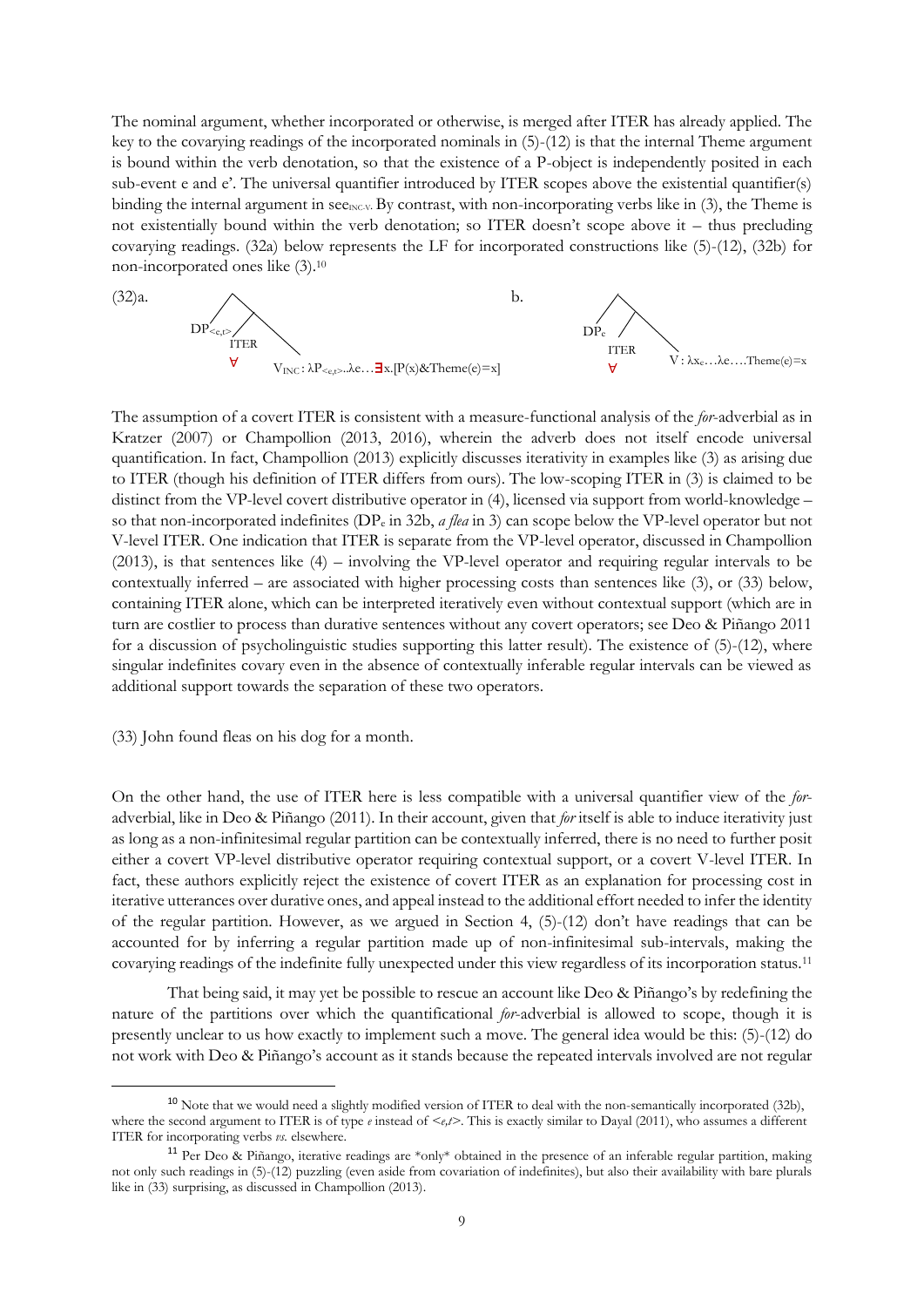in terms of their temporal structure, but perhaps the notion of "regularity" could be generalized to one that encompasses habituality/repetitiveness or even *name-worthiness* of the VP event.

Another possibility in a similar vein stems from the observation that at least some of the examples in (5)-(12) lend themselves to a durative rather than iterative interpretation – for instance, (7)-(8), involving the state of *owning* something – so that the sub-intervals making up the regular partition can simply be assumed to be of infinitesimal length, with each sub-interval coinciding with an *owning* state, thereby precluding the need for a contextually-inferable set of non-infinitesimal intervals responsible for an iterative reading. The infinitesimal sub-intervals are bound (as usual) by the universal quantifier under Deo & Piñango's (2011) account, which scopes above the indefinite nominal, leading to conditions under which covariation can potentially arise. Similar durative readings are not immediately possible with the other examples containing more eventive predicates – for instance, seeing a therapist (9) or driving a car (10) – since these events surely do not overlap with every infinitesimal sub-interval spanning the time indicated in the *for*-adverbial, but it could be worth exploring whether *name-worthiness* can somehow coerce a stative interpretation of these predicates, so that they are understood to hold at all points of a fixed interval, thereby licensing infinitesimal sub-interval lengths.

This story sounds promising as stated so far, but several considerations come together to make it on the whole implausible. First, it is not obvious to us how or why *name-worthiness* of a predicate could by itself serve to enable a stative interpretation of squarely eventive predicates like *see* or *drive*. Moreover, positing *name-worthiness* as a factor relevant to the interpretation of *for*-adverbials would directly point towards the question of whether these data should receive an incorporation analysis after all, somehow integrated with the quantificational account of *for*-adverbials. That is, more would need to be said about what it means for the semantics of *for*-adverbials to be sensitive to a property like *name-worthiness* so established with nominal incorporation. Second, covariation is likely to be independently ruled out even if such stative re-interpretation can be achieved to license infinitesimal sub-intervals, since it would violate Krifka's (1998) *Uniqueness of participants* rule, which informally states that one and the same event that stretches out in time cannot have different participants. This rule is also invoked by Deo & Piñango (2011) to explain why narrow-scope, covarying readings of the indefinite are not available in sentences that convey durative readings of telic events (e.g., *John pushed a cart for an hour* necessarily describes a situation where John pushed a single cart for an hour). What Deo & Piñango conclude, instead, is that "narrow scope is possible only when the partition measure assumes a contextually-determined non-infinitesimal value."<sup>12</sup>

Finally, we would also need an independent explanation for why a covarying reading of the singular indefinite does not naturally arise in (1b), despite *hate* being a stative predicate. Thus, all else being equal and pending much further investigation, we take  $(5)-(12)$  to more straightforwardly support a nonquantificational, Champollion-esque view of *for*-adverbials, compatible with a very low-scoping ITER.

# **5. Remaining issues: Situating weak (in)definites in relation to other narrow-scoping nominals in English (bare plurals, bare singulars, and nominals within noun-verb compounds)**

In this section, we briefly take up some remaining points in need of further discussion, many of which require systematic and detailed follow-up investigation in future work. The first point pertains to the empirical fact that English bare plurals always receive narrow-scoping interpretations in episodic contexts (Carlson 1977), and further that they can receive covarying readings on appearing with *for*-adverbials, regardless of the availability of a salient contextual cover, as seen in (33) above. In this, their behavior parallels that of the exceptionally narrow-scoping, singular *weak indefinites* that we have focused on in this paper. Should the bare plurals then receive an incorporation-based analysis, similar to the weak indefinites? van Geenhoven (1998) at least argues that it should be so – specifically, that all nominals restricted to narrow-scope are to be considered semantically incorporated. However, bare plurals fail to exhibit any of

<sup>12</sup> It is possible that Krifka's *Uniqueness of participants* rule holds of eventive predicates alone, and therefore that its violation is no longer an issue once the predicates have been (re-)analyzed as stative, but this needs further investigation.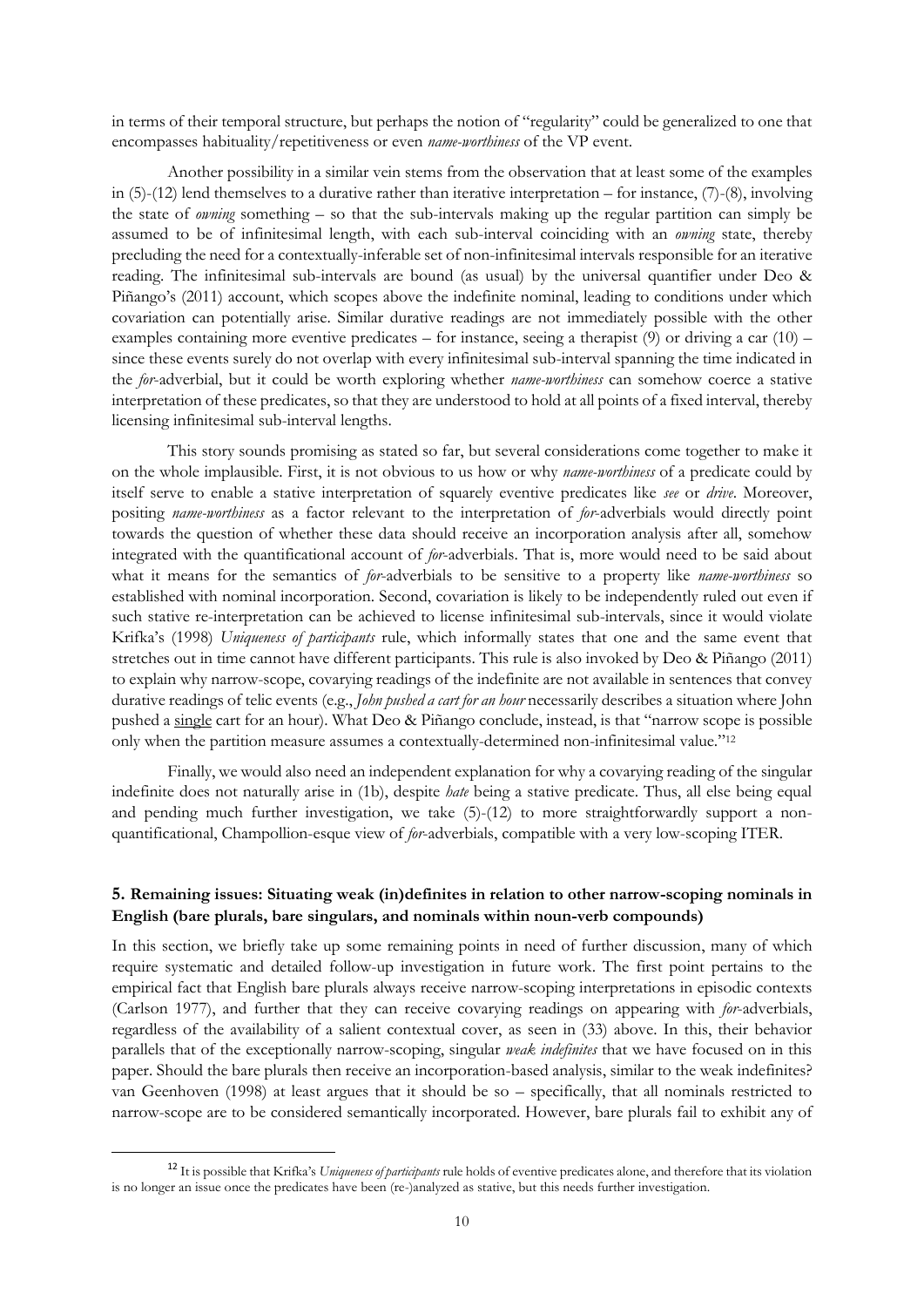the other properties that have additionally been identified to be characteristic of semantic incorporation, such as sensitivity to *name-worthiness* (e.g. *finding fleas* is not name-worthy among English speakers), or the restriction to object rather than subject positions: see (34), understood to describe a situation where different (sets of) fleas may have been found on the dog over the course of a month. This indicates that an incorporation analysis of the English bare plurals may not be entirely suitable.

(34) Fleas were found on the dog for a month.

Dayal (2004, 2011, 2015) reaches a similar conclusion, and argues that covarying readings of bare plurals (in English as well as in Hindi) are not due to combining with a special incorporating verb. Instead, following Chierchia's (1998) proposal for English bare plurals, they are said to arise through a series of type-shifts starting from the basic kind reading of the bare plurals in Hindi as well. An alternative explanation for the covariation in (33) is proposed by Champollion (2013), where the covariation is attributed to a lexical property of the bare plurals (not shared by their singular counterparts): namely, *lexical cumulativity*. Informally, when lexically cumulative bare plural arguments combine with verbs in English (which are also cumulatively closed), the result is a scopeless, cumulative predicate. This means that a sentence like (33) containing the lexically cumulative predicate *found fleas* scopelessly conveys that *n* fleas were involved in *m* findings, without presuming how many of the *n* fleas were involved in each one of the *m* findings. Thus, we obtain what appears to be a covarying reading of the bare plural, where different (sets of) fleas could have been the object of different finding events over the course of a month. We remain agnostic between Dayal's *vs.* Champollion's explanations for how covarying readings arise with bare plurals across all contexts, but agree with both these authors that they must receive an explanation different from the singular, semantically incorporated, *weak indefinite* cases.

Another set of issues that calls for further discussion is that of how weak definites and weak indefinites differ from one another (if at all they do), and moreover, how they differ from other types of nominals in English that have been sporadically discussed as instances of nominal incorporation. Taking up the latter question first, we note that there are at least two other cases of nominal incorporation in English that come to mind: first, bare singulars like *school* or *prison* in prepositional phrases like in (35)-(36) discussed in Stvan (1998), and second, nominals that appear within compound terms like in (37)-(40), recently discussed by McKenzie (2021). What is common between (35)-(36) on the one hand and (37)-(40) on the other, which in turn sets them apart from the weak (in)definite DPs that we have focused on in this paper, is that the incorporated nominals in these appear mostly as indirect rather than direct objects: *location* in (35)-(37), *instrument* in (38). <sup>13</sup> In fact, McKenzie (2021) notes that while formation of compounds with indirect objects is generally productive, compounds with direct objects are only possible in the presence of special licensing factors, such as name-worthiness (39), or a morphological affix like *-er* (40).

(35) The children have gone to *school*. *(different children may have gone to different schools)*

(36) John spent many years in *jail*. *(he may have been shifted from one jail to another)*

- (37) Pratchett *window-shops* on Tuesdays. (McKenzie 2021: ex. 74c)
- (38) We *hand-washed* the dishes. (McKenzie 2021: ex. 74a)
- (39) We *deer-hunt* every year. (McKenzie 2021: ex. 77a)
- (40) John is a *truck-driver*.

<sup>&</sup>lt;sup>13</sup> Though see Stvan (2007) for examples of more limited occurrences of the bare singular count nouns in direct object as well as subject positions.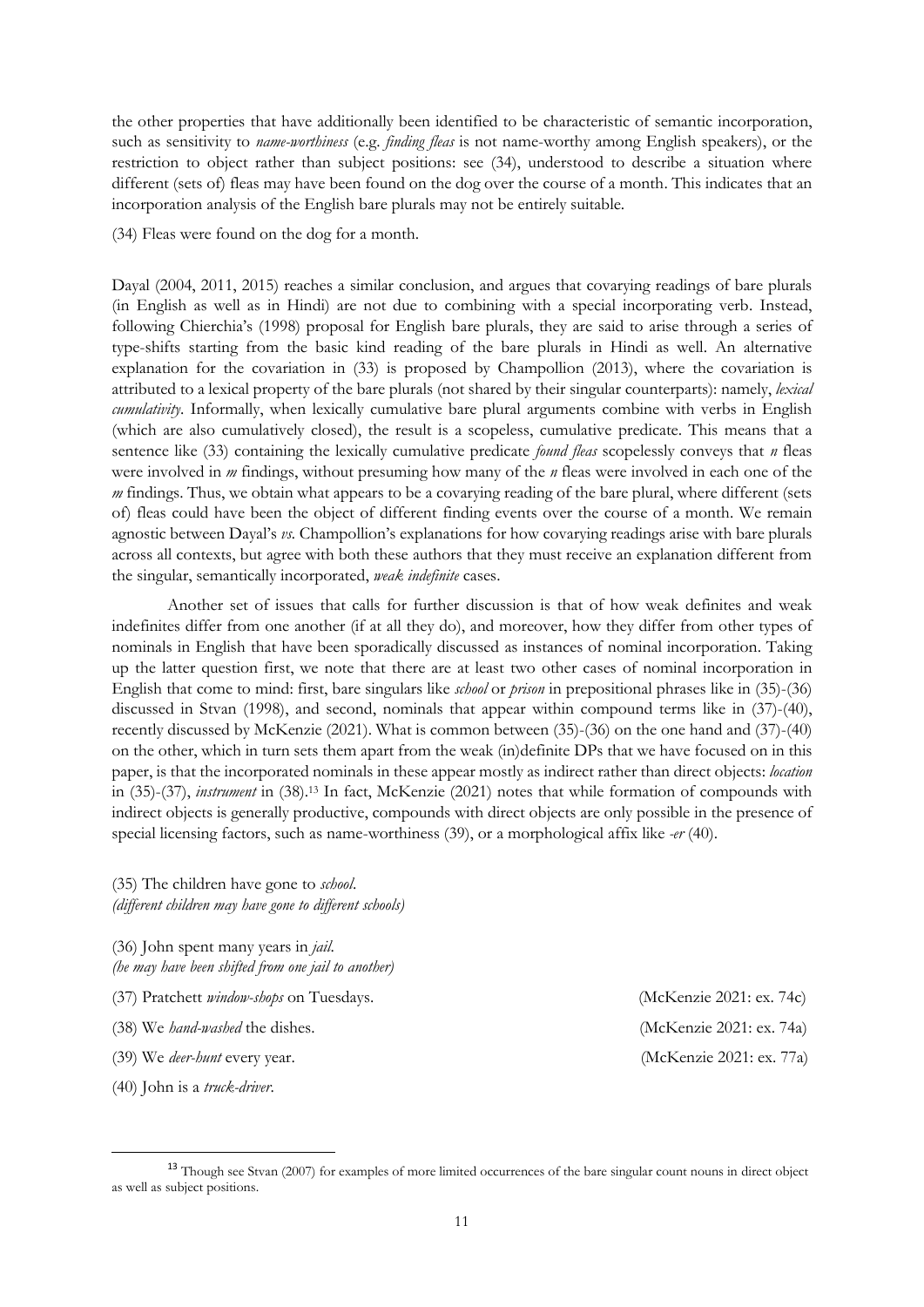Importantly for our purposes, this means that while incorporated direct objects like in (39)-(40) do require a licensor in compounds (unlike indirect objects), *name-worthiness* is only one among other factors that can license them. This, we tentatively propose, is key to explaining the difference in productivity that a reviewer has pointed out to us between McKenzie-style direct object compounds and incorporated singular weak indefinite DPs. Specifically, the reviewer notes that (41) can be used to describe a situation where Rose has dated multiple models in her time as a "model-dater", as expected if the noun *model* has been incorporated with the verb within the compound, but the singular indefinite in (42) does not receive a similarly covarying reading. Our suggestion is that this is because the incorporation in (41) is licensed by the nominalizing suffix *-er*, despite the activity denoted not being particularly name-worthy. By contrast, the lack of nameworthiness precludes incorporation of the singular indefinite in (42). The relationship between compounding and DP incorporation in English merits substantial future investigation, and we leave it open whether a unified analysis may still be viable.

## (41) Rose was a *model-dater* for ten years.

#### (42) Rose dated *a model* for ten years.

We further conjecture that bare singulars in English are closer in their semantics to incorporated nominals in McKenzie-style compounds than to incorporated weak (in)definite DPs in English. The bare singulars' propensity to occur as indirect objects within prepositional phrases, as well as the fact that they do not contain overt determiners, would seem to lend some initial support to such a conclusion. This would further account for why a weak interpretation is not obtained when the bare singulars in (35)-(36) are replaced with singular indefinites, if the weak indefinite article is not expected to make any semantic contribution after all (per our account in Section 4). In particular, we suspect this may be due to differences in licensing conditions between incorporated bare singulars *vs.* weak DPs in English (e.g., weak DPs, like other instances of pseudo-incorporation, can only appear in direct object positions), though once again, further research should investigate if this is a plausible story.

Next, there is the very important question of what exactly is different between weak definites containing *the* on the one hand and weak indefinites with *a* on the other. It is clear that some difference must indeed exist – specifically, one driven by the nature of the determiner – since weak uses of the definite article do not fully overlap with weak uses of the indefinite article. Instead, weak indefinites seem to be distributed more widely in terms of allowable NPs: they are not only able to replace the definite article in weak definites (per Klein et al.'s experimental findings), but they additionally occur in the examples noted in Section 2 of this paper. By contrast, replacing the indefinite article in (1a), or (5)-(12), with *the* does not retain the weak reading, as seen in (43).

#### (43) Peter saw **the therapist** for many years. (unique therapist)

From these contrasts we conclude that a vacuous semantics for *the* in English weak definites – as assumed for weak indefinite article *a* in Section 4 – will not fully suffice; something more needs to be said. To this end, Klein et al. (2013) suggest that the effect of the definite determiner in weak definites shows up at the VP level, after the nominal has combined with the verb, and serves to restrict the distribution of weak definites to only those activities known to be "familiar" to the agent or habitually performed by them (owing to the definite article's sensitivity to *familiarity*; see Heim 1982, Kamp 1981). On the other hand, no such familiarity relative to the agent is required in the case of weak indefinites. However, in (43), this explanation would lead us to expect availability of the weak definite interpretation, since it is being conveyed precisely that therapist-seeing is a habitual activity performed by the agent, John.

An alternative to consider is a recent account for *the* proposed in Coppock & Beaver (2015), developed precisely with the goal of reconciling English nominals containing an overt definite article with bare nominals in determinerless languages. In this proposal, the definite article is associated with weaker uniqueness requirements than what is usually presumed, wherein only uniqueness but not existence is presupposed – so that in cases where existence may not be taken for granted, the definite article behaves like a non-presuppositional, semantically vacuous item. If we can find a systematic way to characterize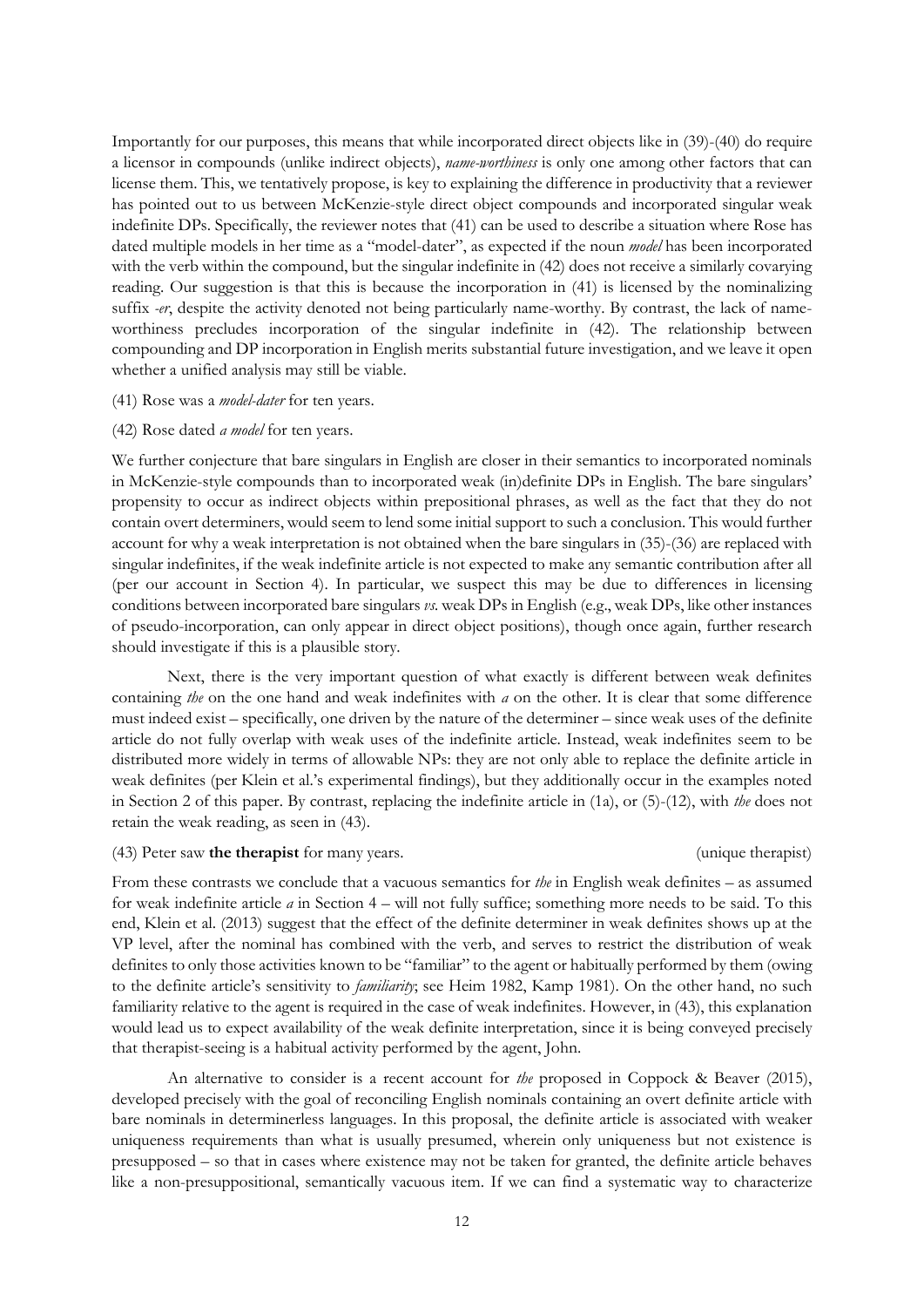contexts that allow for weak definite interpretations as exactly ones that do not presuppose existence (cf. Carlson 2003), then this would permit treating *the* in such contexts to be semantically vacuous, though not elsewhere. Under such a view, it would not be surprising that the indefinite article more readily allows for weak readings than definite articles, since the weakness of the definite article is now sensitive to conditions apart from *name-worthiness* alone, such as whether existence can be independently inferred. This seems to us a potentially promising avenue towards a unified semantics of the definite article encompassing both its regular and weak uses, which also anticipates a difference in distribution between weak definites and indefinites, though it is not clear to us at the moment how to derive a lack of existence of the object in weak definite contexts alone and not elsewhere. We leave this puzzle open as one we hope to investigate in future work.

Finally, aside from the semantics of weak *the* vs. *a*, future research should also investigate why other determiners (e.g., demonstratives *this* and *that*), unlike *a* and *the*, are not – as a reviewer puts it – "able to shed the burden of their semantics" in order to receive weak interpretations, as well as what exactly counts as *name-worthy* within a particular language, and whether this notion interacts at all with the choice of the determiner in weak (in)definites.

## **6. Conclusion**

In this paper, we have identified previously unstudied, systematic occurrences of English singular "weak" indefinites that take exceptional narrow scope with iterative readings of *for*-adverbials. We have observed that these facts find a natural explanation under an analysis that treats them as instances of semantically incorporated nominals, comparable to what some have suggested for their weak definite counterparts under certain recent analyses, including Klein et al. (2013). We also briefly discussed how a semantic incorporation analysis of weak indefinites more straightforwardly supports a non-quantificational view of *for*-adverbials (as in Champollion 2013), where quantification is contributed by other (covert) operators, over a view where *for* initializes a universal quantifier (e.g., Deo & Piñango 2011) – though we identified a few avenues to salvage the latter analysis that should be more thoroughly explored in future work. Several questions pertaining more directly to the nature of DP incorporation also remain widely open, especially ones surrounding the similarities and differences between the various types of nominal incorporation that have so far been identified in the literature, including bare singulars, nominals within noun-verb compounds, weak singular definites, and finally, the weak singular indefinites that we have introduced and focused on here. It is our hope that the empirical and analytical points raised in this article will provide a catalyst towards further exploration of the many remaining puzzles in the relatively novel area of semantic DP incorporation.

#### **References**

Aguilar Guevara, A. (2014), *Weak definites. Semantics, lexicon and pragmatics.* LOT.

- Aguilar Guevara, A. and Zwarts, J. (2010), Weak definites and reference to kinds. In *Proceedings of Semantics and Linguistic Theory (SALT)* 20, 179–196.
- Carlson, G. N. (1977). A unified analysis of the English bare plural. *Linguistics and philosophy*, 1(3), 413-457.
- Carlson, G. (2003), Weak indefinites. *From NP to DP: On the Syntax and Pragma-Semantics of Noun Phrases*, Coene, M. and Y. D'Hulst (eds.), Benjamins Publishing. 195-210.
- Carlson, G., Sussman, R., Klein, N., & Tanenhaus, M. (2006), Weak definite noun phrases. In *North Eastern Linguistic Society*, 36(1):179-196.
- Carlson, G., Klein, N., Gegg-Harrison, W., and Tanenhaus, M. (2014), *Weak definites as a form of definiteness: Experimental investigations*. Rech. Linguist. Vincennes, 42, pp. 11-32
- Champollion, L. (2016), Covert distributivity in algebraic event semantics. *Semantics and Pragmatics*, 9, 15-1.
- Champollion, L. (2013), The scope and processing of for-adverbials: A reply to Deo and Piñango. In *Semantics and Linguistic Theory*, 23:432-452.

Chierchia, G. (1998). Reference to kinds across language. *Natural Language Semantics*, 6(4), 339-405. Coppock, E., & Beaver, D. (2015), Definiteness and determinacy. *Linguistics and philosophy*, 38(5):377-435. Dayal, V. (2011), Hindi pseudo-incorporation. *Natural Language & Linguistic Theory*, 29(1): 123-167.